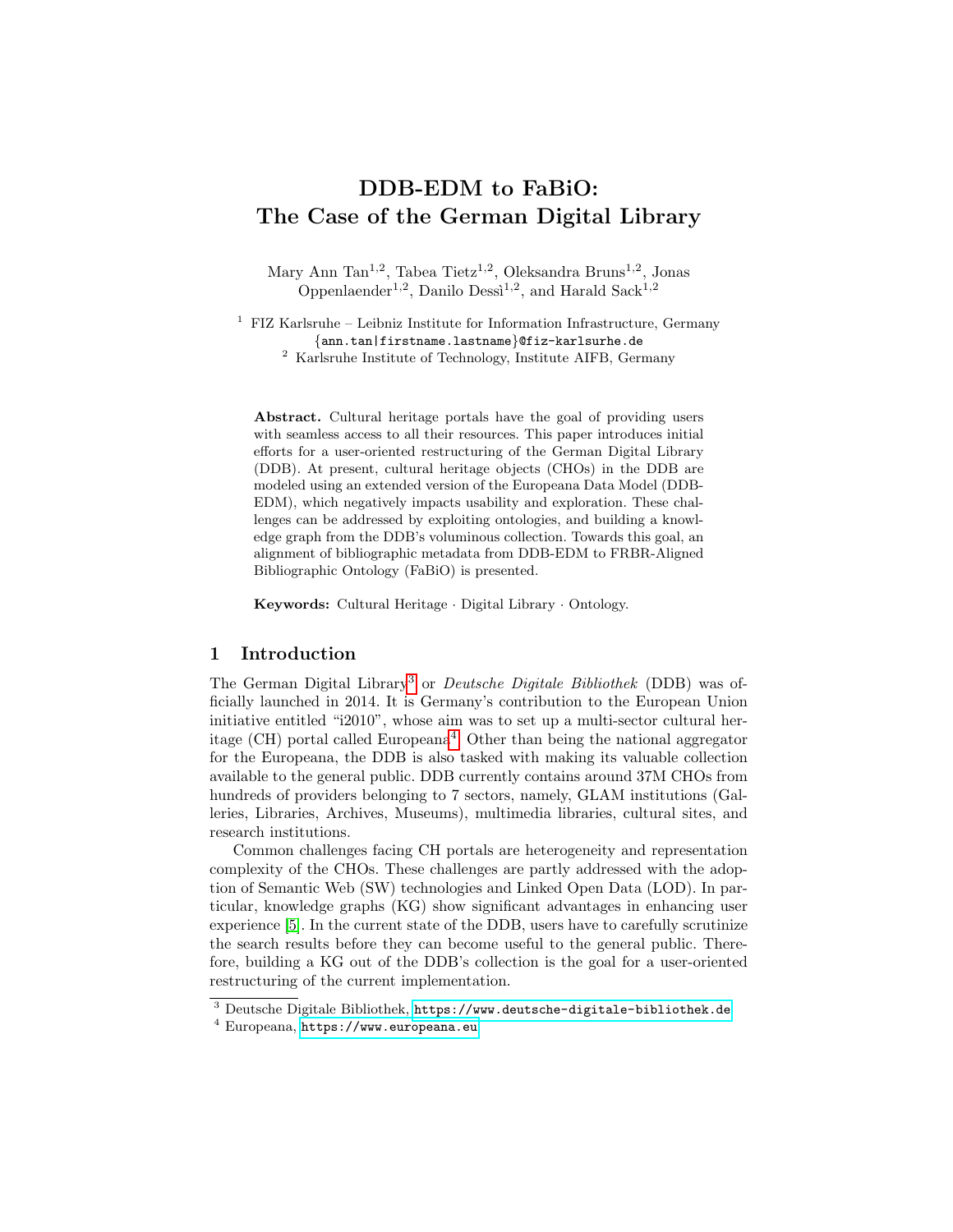#### 2 M. Tan et al.

As a Europeana aggregator, the DDB uses the European Data Model (EDM) to represent CHOs. EDM defines non-specialized classes and properties to model the metadata of CHOs. Therefore, diverse types of CHOs ranging from the conventional (manuscripts) to the highly-specialized (wooden skewers), from the tangible (bird cage) to the intangible (bird songs), from the movable (porcelain) to the immovable (monuments) are modeled without distinction, thus limiting the portals' usability. As an additional drawback, EDM allows data providers to use their preferred metadata element sets, unnormalized literals, varied vocabularies and linked datasets, making their understanding and use difficult for the users. By favoring simplicity and flexibility, the EDM has failed to model the inherent complexity of the CHOs and negatively impacted usability [\[3\]](#page-3-1). Furthermore, with the sheer amount of metadata, in the same order of magnitude as other knowledge bases such as Wikidata, the DDB is also affected by big data issues, such as scalability and veracity. To allow for integration with linked data, the DDB extends EDM (DDB-EDM) to include Dublin Core (DC) Metadata Terms (dcterms). However, this extension has proven to be insufficient for retrieval [\[4\]](#page-3-2). To model a variety of CHOs from the aforementioned sectors in a KG, existing ontologies can be exploited. However, moving the CHOs from DDB-EDM to a KG, alignments between DDB-EDM and existing ontologies are required. As an initial step in constructing the DDB-KG, this paper focuses on the library sector with the alignment of bibliographic metadata from DDB-EDM to the FRBR-Aligned Bibliographic Ontology (FaBiO) [\[2\]](#page-3-3). The resources resulting from this effort are publicly available<sup>[5](#page-1-0)</sup>.

## 2 From DDB-EDM to FaBiO

DDB-EDM. As in EDM, all CHOs are instances of the edm:ProvidedCHO class. For each object, its digitized versions are represented by the class edm:Web-Resource. In the DDB, digitized items from the libraries are highly granular. A book may be composed of several objects or instances of edm:ProvidedCHO, such as, cover, title page, chapter, section, etc. The distinction of these objects is reflected in the properties  $\text{d}c.\text{type}$  and  $\text{ed}m.\text{hasType}$ , from hereon referred to as object type terms.

FaBiO. FaBiO is intended "for recording and publishing bibliographic records of scholarly endeavors" and based on the Functional Requirements for Bibliographic Records (FRBR). In FRBR, a book is not just a single concept but abstracted in several levels using entities connected by a particular relationship. For example, a book containing Friedrich Schiller's first drama, "Die Räuber" (The Robbers), starts out as a "distinct intellectual or artistic" creation, from hereon referred to as **Work** (*fabio:Work*). The work is linked by *fabio:hasRealization* to a fabio:Expression. An Expression is a distinct combination of forms to convey the content, in this case, words. When the words are embodied in a physical object, indicated by *fabio:hasEmbodiment*, the book becomes a **Manifestation** (fabio:Manifestation), identified by its ISBN. The copy of the book one finds on the shelf of the library, identified by its call number is the **Item**  $(fabio:Item)$ . A

<span id="page-1-0"></span><sup>5</sup> DDB Object Type Terms to FaBio Classes, <https://bit.ly/3qBxxCo>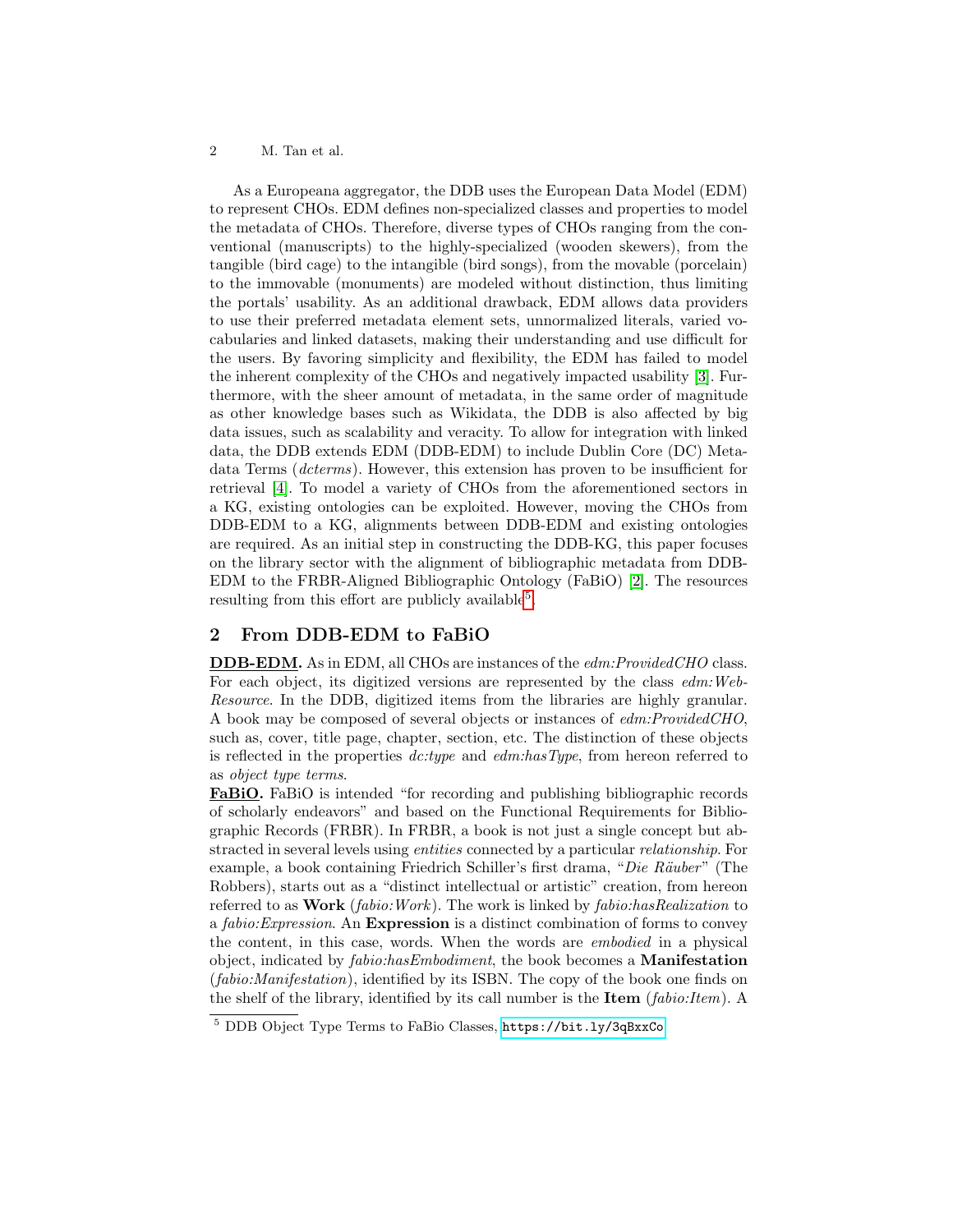

<span id="page-2-0"></span>Fig. 1. Alignment from DDB-EDM to FaBiO

manifestation is linked to its items through fabio:hasExemplar. Work, Expression, Manifestation, and Item (WEMI) are collectively referred to as Endeavors. They are expected to improve and simplify retrieval by enabling users to search on specific levels, e.g. information at expression or manifestation level rather than the highly-granular book parts and copies, thus reducing information overload while exploring. FaBiO also provides new relationships and their inverse: (1) fabio:hasManifestation between Work and Manifestation, (2) fabio:hasPortrayal between Work and Item, and (3) fabio:hasRepresentation between Expression and Item. These relationships simplify representations by allowing omissions, e.g. a rare book may be described with only Item and Work instances since it has neither translations (Expression) nor editions (Manifestation). FaBiO defines extensive hierarchical sub-classes under each of the endeavors, which allows for specialization of heterogeneous objects. Moreover, FaBiO may be used in conjunction with Document Component Ontology (DoCO) to model object granularity.

Alignment. In line with the recommendation of the Europeana working group on library metadata alignment [\[1\]](#page-3-4), all edm:ProvidedCHO instances are aligned to fabio: AnalogItem, and edm: WebResource as its digital reproduction. Figure [1](#page-2-0) shows an example using "Trauerspiele von Friedrich Schiller"<sup>[6](#page-2-1)</sup> (TvFS).

In order to model the heterogeneity of the objects, the *object type terms* are used as reference for mapping to FaBiO. All terms in the library dataset are assigned to FaBiO endeavor sub-classes manually when applicable. There is no 1 to-1 correspondence between a term and a FaBiO class; this is because a term has several conceptual equivalences: document type, document structure, production process, purpose, manifestation, and subject headings. Terms that refer to a document type are matched with existing FaBiO sub-classes on the Work and Expression levels. Those that are not assigned to a specific Work or Expression sub-class use the default superclass (See "E-Die Räuber" in Figure [2\)](#page-3-5). Terms that refer to production process and manifestation determine the sub-classes under fabio:Manifestation. It is possible for terms to be assigned to multiple sub-classes, for instance, Audiovisuelles Material (Audiovisual Material), which is both a fabio:AudioDocument and fabio:Movie (sub-classes of Expression).

DDB CHOs in FaBiO. As an example, the partial mapping of "Dritter" Aufzug"<sup>[7](#page-2-2)</sup> is shown in Figure [2.](#page-3-5) The visual representation, including Manifes-

<span id="page-2-1"></span><sup>6</sup> Friedrich Schiller's Dramas, <https://bit.ly/365OBHz>

<span id="page-2-2"></span><sup>&</sup>lt;sup>7</sup> "Dritter Aufzug" (Third Act), <https://bit.ly/3h5Uf2F>